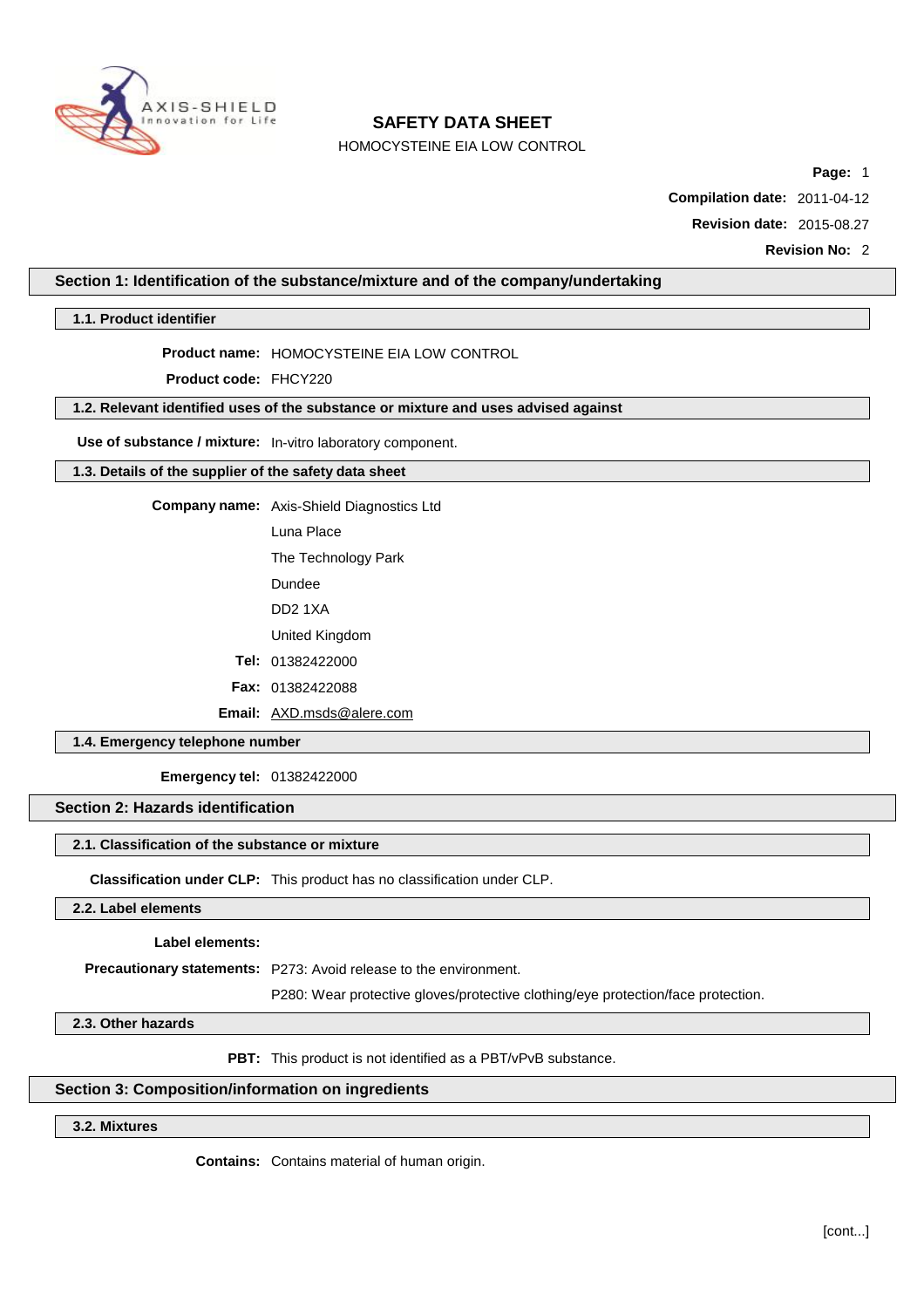# HOMOCYSTEINE EIA LOW CONTROL

**Page:** 2

## **Section 4: First aid measures**

#### **4.1. Description of first aid measures**

**Skin contact:** Wash immediately with plenty of soap and water.

**Eye contact:** Bathe the eye with running water for 15 minutes.

**Ingestion:** Wash out mouth with water.

**Inhalation:** Consult a doctor.

#### **4.2. Most important symptoms and effects, both acute and delayed**

**Skin contact:** There may be mild irritation at the site of contact.

**Eye contact:** There may be irritation and redness.

**Ingestion:** There may be irritation of the throat.

**Inhalation:** No symptoms.

**Delayed / immediate effects:** No data available.

**4.3. Indication of any immediate medical attention and special treatment needed**

**Immediate / special treatment:** Not applicable.

#### **Section 5: Fire-fighting measures**

#### **5.1. Extinguishing media**

**Extinguishing media:** Suitable extinguishing media for the surrounding fire should be used. Use water spray

to cool containers.

# **5.2. Special hazards arising from the substance or mixture**

**Exposure hazards:** In combustion emits toxic fumes.

**5.3. Advice for fire-fighters**

**Advice for fire-fighters:** Wear self-contained breathing apparatus. Wear protective clothing to prevent contact with skin and eyes.

# **Section 6: Accidental release measures**

#### **6.1. Personal precautions, protective equipment and emergency procedures**

**Personal precautions:** Refer to section 8 of SDS for personal protection details. Turn leaking containers leak-

side up to prevent the escape of liquid.

#### **6.2. Environmental precautions**

**Environmental precautions:** Do not discharge into drains or rivers. Contain the spillage using bunding.

### **6.3. Methods and material for containment and cleaning up**

**Clean-up procedures:** Absorb into dry earth or sand. Transfer to a closable, labelled salvage container for disposal by an appropriate method.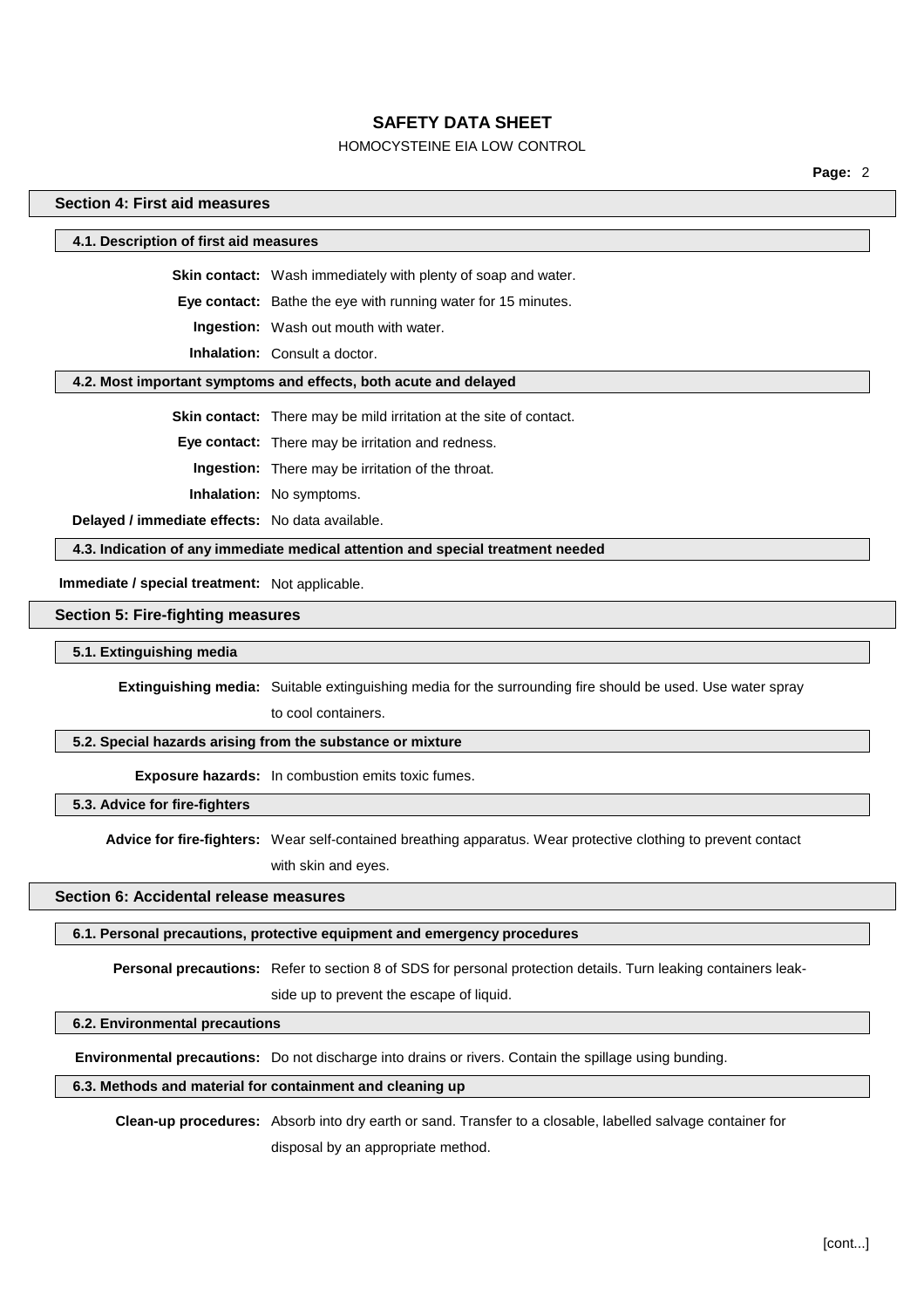# HOMOCYSTEINE EIA LOW CONTROL

**Page:** 3

**6.4. Reference to other sections**

**Reference to other sections:** Refer to section 8 of SDS.

# **Section 7: Handling and storage**

#### **7.1. Precautions for safe handling**

**Handling requirements:** Not applicable.

#### **7.2. Conditions for safe storage, including any incompatibilities**

**Storage conditions:** 2-8°C. Keep container tightly closed.

**Suitable packaging:** Must only be kept in original packaging.

**7.3. Specific end use(s)**

**Specific end use(s):** No data available.

# **Section 8: Exposure controls/personal protection**

**8.1. Control parameters**

**Workplace exposure limits:** No data available.

**DNEL/PNEC Values**

**DNEL / PNEC** No data available.

## **8.2. Exposure controls**

| Engineering measures: Not applicable.      |                                                                    |
|--------------------------------------------|--------------------------------------------------------------------|
|                                            | Respiratory protection: Respiratory protection not required.       |
| <b>Hand protection:</b> Protective gloves. |                                                                    |
|                                            | <b>Eye protection:</b> Safety glasses. Ensure eye bath is to hand. |
|                                            | Skin protection: Protective clothing.                              |
|                                            | Environmental: No special requirement.                             |

#### **Section 9: Physical and chemical properties**

#### **9.1. Information on basic physical and chemical properties**

| State: | Liquid |
|--------|--------|
|--------|--------|

**Colour:** Pale yellow

**Odour:** Barely perceptible odour

# **Relative density:** 1.016 **pH:** 7.50

**9.2. Other information**

**Other information:** No data available.

### **Section 10: Stability and reactivity**

**10.1. Reactivity**

**Reactivity:** Stable under recommended transport or storage conditions.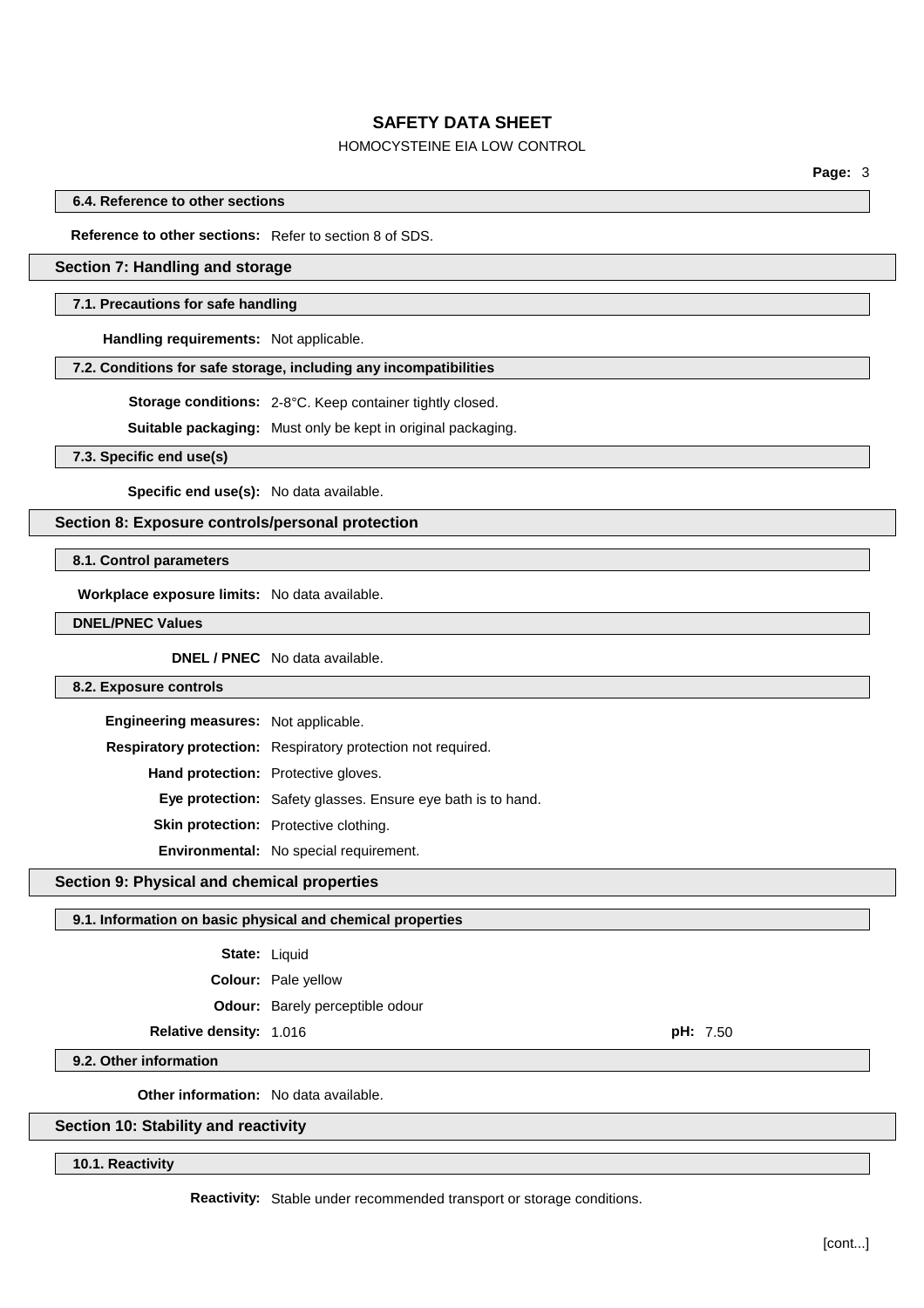# HOMOCYSTEINE EIA LOW CONTROL

## **10.2. Chemical stability**

**Chemical stability:** Stable under normal conditions.

### **10.3. Possibility of hazardous reactions**

**Hazardous reactions:** Hazardous reactions will not occur under normal transport or storage conditions.

Decomposition may occur on exposure to conditions or materials listed below.

**10.4. Conditions to avoid**

**Conditions to avoid:** Heat.

**10.5. Incompatible materials**

**Materials to avoid:** Strong oxidising agents. Strong acids.

# **10.6. Hazardous decomposition products**

**Haz. decomp. products:** In combustion emits toxic fumes.

# **Section 11: Toxicological information**

### **11.1. Information on toxicological effects**

**Toxicity values:** No data available.

**Symptoms / routes of exposure**

**Skin contact:** There may be mild irritation at the site of contact.

**Eye contact:** There may be irritation and redness.

**Ingestion:** There may be irritation of the throat.

**Inhalation:** No symptoms.

**Delayed / immediate effects:** No data available.

**Other information:** Not applicable.

**Section 12: Ecological information**

**12.1. Toxicity**

**Ecotoxicity values:** No data available.

**12.2. Persistence and degradability**

**Persistence and degradability:** No data available.

**12.3. Bioaccumulative potential**

**Bioaccumulative potential:** No data available.

**12.4. Mobility in soil**

**Mobility:** Readily absorbed into soil.

**12.5. Results of PBT and vPvB assessment**

**PBT identification:** This product is not identified as a PBT/vPvB substance.